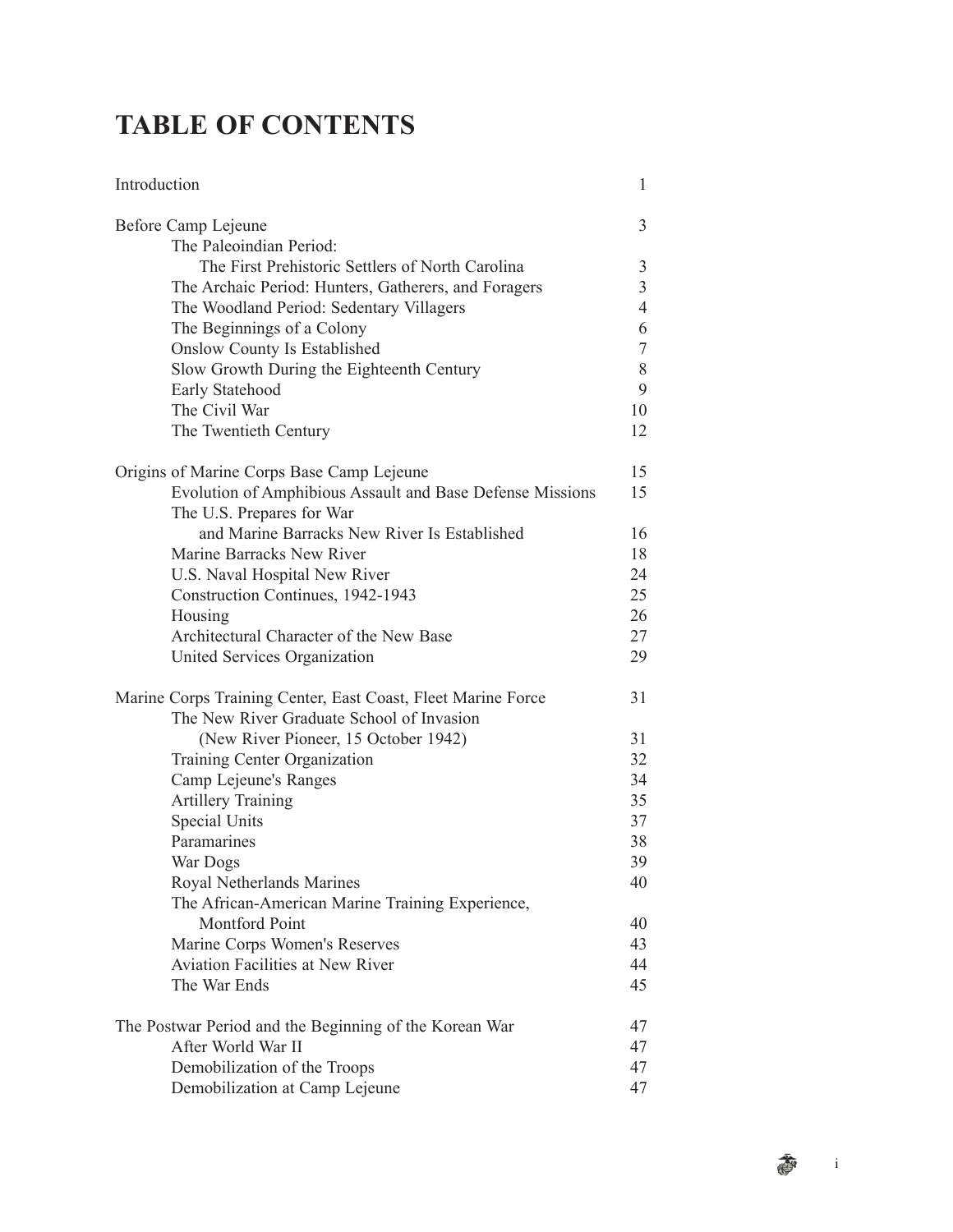| New Role and New Tenants                             | 48 |
|------------------------------------------------------|----|
| The Reserves                                         | 50 |
| <b>Postwar Construction</b>                          | 51 |
| More Housing                                         | 52 |
| Relationship with Jacksonville                       | 53 |
| The Corps Integrates                                 | 53 |
| Marine Corps Base Camp Lejeune During the Korean War | 55 |
| Wartime Activities at Camp Lejeune                   | 56 |
| Role of the Reserves                                 | 57 |
| African-American Marines and Women Marines           | 58 |
| <b>Active Duty</b>                                   | 59 |
| Other Operations                                     | 60 |
| Marine Corps Air Facility New River                  | 60 |
| Marine Helicopters and the Korean War                | 60 |
| The Douglas-Mansfield Act                            | 61 |
| The Cold War Period                                  | 63 |
| Aviation at MCAF New River                           | 65 |
| Housing for Aviators                                 | 66 |
| <b>Mainside Facilities</b>                           | 66 |
| Marine Corps Base Camp Lejeune in the Vietnam Era    | 69 |
| Life at Camp Lejeune                                 | 70 |
| MCAS (Helicopter)                                    | 71 |
| Training                                             | 71 |
| Racial Tensions at Camp Lejeune                      | 71 |
| <b>Efforts at Resolution</b>                         | 72 |
| The Post-Vietnam Period                              | 73 |
| Life at Camp Lejeune                                 | 73 |
| Training                                             | 74 |
| <b>MCAS New River</b>                                | 75 |
| Life in Jacksonville                                 | 75 |
| The Cold War Period and Beyond                       | 77 |
| The Marine Corps During the Cold War                 | 77 |
| Beirut                                               | 77 |
| Grenada                                              | 78 |
| Panama                                               | 79 |
| Cold War Reorganizations                             | 79 |
| Post-Cold War Operations                             | 81 |
| The Gulf War                                         | 83 |
| The Marines' Mission                                 | 83 |
| After the War                                        | 84 |
| Changes to Camp Lejeune                              | 86 |
| New Missions                                         | 87 |